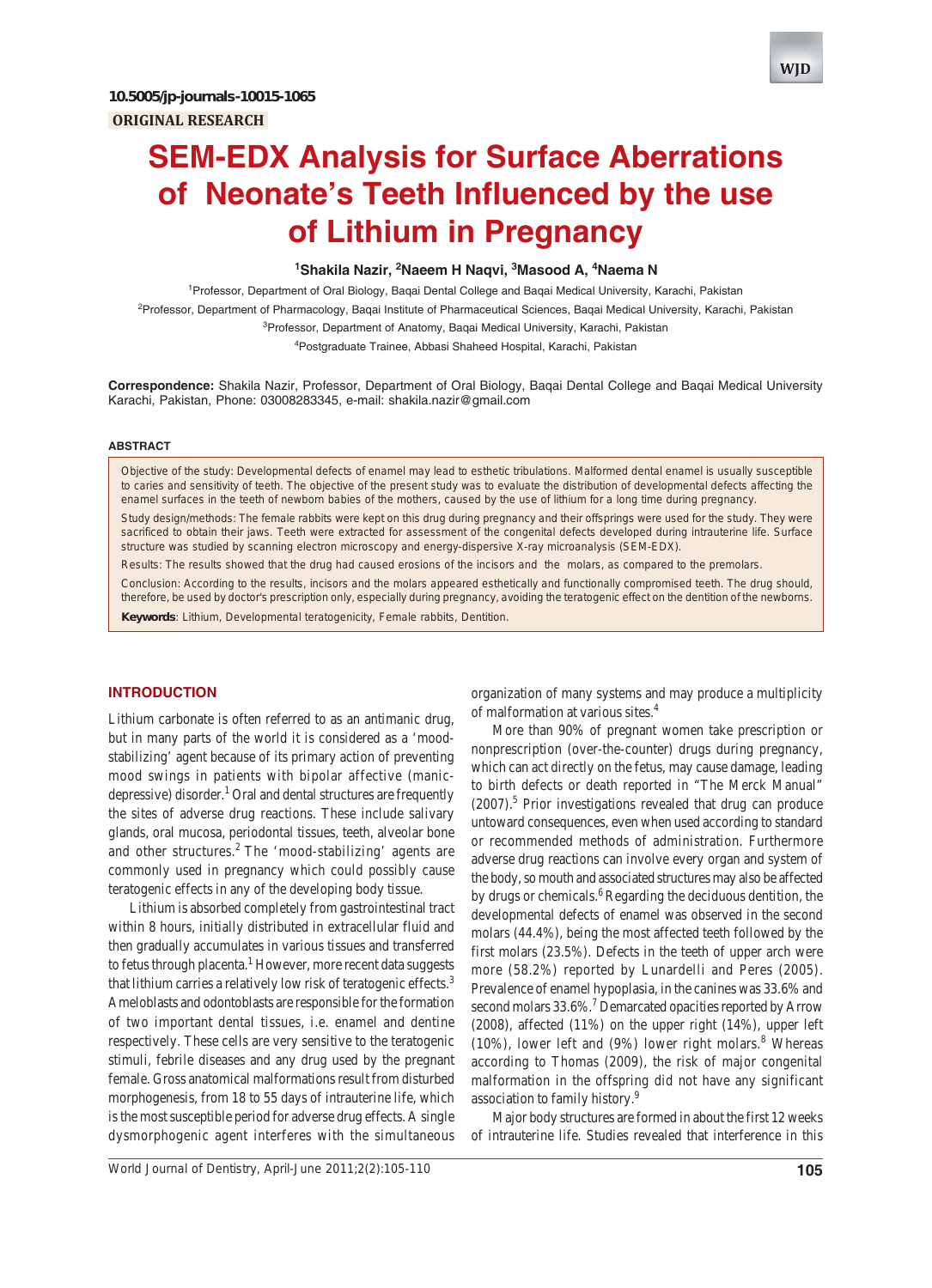process may cause a teratogenic effect. It was also reported that, if a drug is given after this period, it will not produce a major anatomical defect. Further, the drug is not always teratogenic and harm the fetus in the first trimester.<sup>10</sup> It was concluded in a prior study that a fine balance for drug administration should be maintained for protecting the baby as well as the mother.<sup>11</sup>

It is quite interesting to know that the lithium is present in traces throughout earth's crust. It is amazingly versatile and can run laptop computers, treat bipolar disorder (though scientists do not know exactly how it prevents mood swings) and even give ceramics a brighter glaze.<sup>12</sup>

## **MATERIALS AND METHODS**

Rabbits were used as an animal model for this study. Normal healthy female rabbits of 1.5 to 2.0 kg were selected for the study. They were grouped into two. First group was selected for experimental purpose and the second one was taken as control. There were seven rabbits in each group  $(n = 7)$ .

The drug used was lithium carbonate with the trade name (Neurolith<sup>®</sup> SR 400 mg).<sup>13</sup> Dose of the drug was determined according to the body weight of the animal, calculated and based upon the Clark's rule.<sup>14</sup>

Neurolith<sup>®</sup> SR 400 mg (one tablet) was dissolved in 10 ml of the distilled water to prepare the drug; 3 ml (80 mg/kg) of the preparation was administered orally, twice a week to the female rabbits of the experimental group.

Identification of the animals was done by wrapping the metallic wire around the hind leg of the subjects forming a loop.

The control group consisted of rabbits which were untreated and thus did not require long-term identification, like the study group. They were kept in their individual locations.

Each group consisted of seven rabbits ( $n = 7$ ). Subjects in the control group were designated by, N-1, N-2, N-3, N-4, N-5, N-6 and N-7.

The group treated with lithium was identified as Y2-5, Y6-1, Y6-2, Y7-1, Y7-2, Y8-1 and Y8-2.

To distinguish the subjects within each treated group, the colored beads were strung in the colored wires. The number of beads in the wire corresponded to the ordinal number of the rabbit in its group, e.g. in the identity (Y2-5), "Y2" indicated the treated group and "5" indicated the number of animal used in that particular group. All the drug-treated female rabbits were kept with equal number of their male partners separately. The drug was administered according to the predetermined dose, until the birth of their offsprings.

A proforma was designed to keep the record of the number of doses administered and for any toxicity developed by the drug, i.e. diarrhea, ulceration, loss of physical activity, loss of interest in food, hair loss, edema, and the weight variation in grams. The offsprings of these treated female rabbits were used for the research purposes. They were sacrificed after reaching the age of 3 months to obtain their upper and lower jaws. The procedure was done, taking immense care, not to damage the

teeth. These jaws were checked regarding the eruption, status and alignment of the teeth.

Dental formula of the permanent human dentition is documented as:

I-2/2:C-1/1:Pm-2/2:M-3/3 ( $\times$  2 = 32 total teeth).<sup>15</sup>

Unlike human dentition, the dental formula of the rabbit teeth is:

I-2/1:C-0/0:Pm-3/2:M-3/3 ( $\times$  2 = 28 total teeth).<sup>16,17</sup>

Rabbit's teeth, just like the human dentition, are also identified with their particular code numbers<sup>18</sup> as follows:

| 101-Right maxillary<br>central incisor | 201-Left maxillary central incisor      |
|----------------------------------------|-----------------------------------------|
| 102-Right maxillary<br>lateral incisor | 202-Left maxillary lateral incisor      |
| 106-Right maxillary<br>first premolar  | 206-Left maxillary first premolar       |
| 107-Right maxillary<br>second premolar | 207-Left maxillary second premolar      |
| 108-Right maxillary<br>third premolar  | 208-Left maxillary third premolar       |
| 109-Right maxillary<br>first molar     | 209-Left maxillary first molar          |
| 110-Right maxillary<br>second molar    | 210-Left maxillary second molar         |
| 111-Right maxillary<br>third molar     | 211-Left maxillary third molar          |
| 301-Left mandibular<br>incisor         | 401-Right mandibular incisor            |
| 307-Left mandibular<br>first premolar  | 407-Right mandibular first premolar     |
| 308-Left mandibular<br>second premolar | 408-Right mandibular second<br>premolar |
| 309-Left mandibular<br>first molar     | 409-Right mandibular first molar        |
| 310-Left mandibular<br>second molar    | 410-Right mandibular second molar       |
| 311-Left mandibular<br>third molar     | 411-Right mandibular third molar        |
|                                        |                                         |

Different dental instruments were used for extracting the teeth from the jaws, e.g. tweezers, artery forceps, alveolar bone cutter, interdental scaler and contra-angle hand piece fixed with the diamond point burs (round/fissure).

Extracted teeth were then washed by deionized or distilled water in a dappen dish and preserved in 10% formalin in the bottles, which were labelled with their individual code numbers for each sample of the tooth.

# **IMAGES OF TEETH STUDIED BY SEM-EDX**

Effect of the drug on the extracted teeth was studied by the images of ultrastructure of enamel taken by scanning electron microscope and energy dispersive X-ray spectroscopy (SEM-EDX). Analysis using scanning electron microscopy (SEM) and energy-dispersive X-ray microanalysis (EDX), has been done

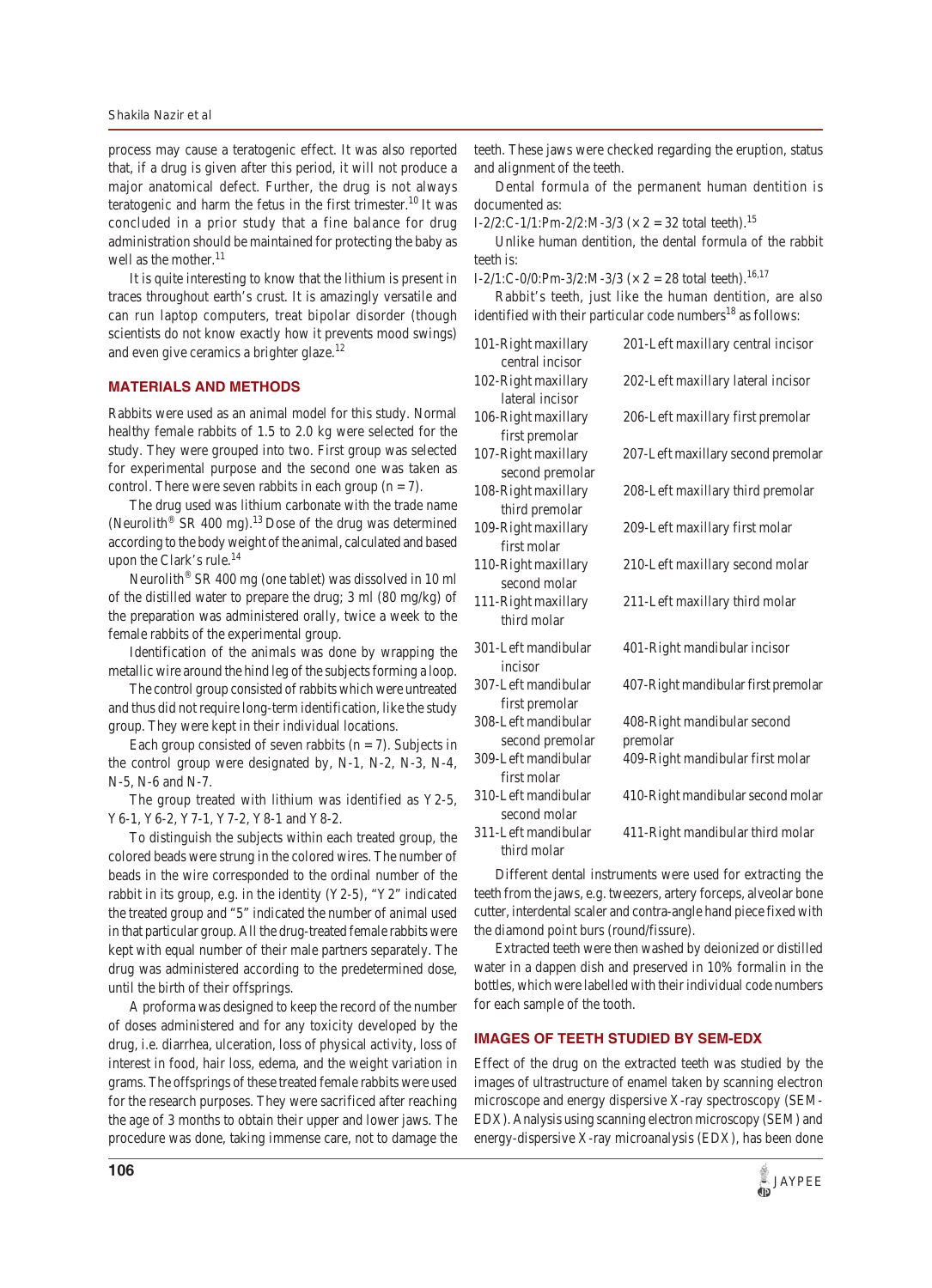

*SEM-EDX Analysis for Surface Aberrations of Neonate's Teeth Influenced by the use of Lithium in Pregnancy*

by several researchers.<sup>19-23</sup> Surveying the prior studies, the scanning electron microscope was found to be well suited for the analysis of the developmental defects of enamel surface. It is a type of electron microscope that images the sample surface by scanning it with a high-energy beam of electrons in a raster scan pattern. The SEM can produce very high-resolution images of a sample surface, revealing the details about 1 to 5 nm in size.<sup>24</sup> Each sample was coated with gold up to  $300^{\circ}$ A using Quick Auto Coater, model no. JFC-1500 Jeol. After the completion of the gold coating, the samples were then ready for analysis. Scanning electron microscope (6380A Jeol) with EDS detector (Ex-54175 Jmu Jeol) was used for the analysis. Around four samples could be loaded at a time in the SEM chamber and mounted rigidly on the specimen holder called specimen stub. All the parameters were kept uniformly for analyzing each sample, i.e. accelerating voltage 15.0 kV, magnification 10,000, standardless quantification technique with ZAF correction<sup>25</sup> SSM Dead time about 20 to  $45\%$ .<sup>26</sup> All the images were taken at the same magnification and under the same conditions.

# **RESULTS**

Images of 12 samples with their code nos. 101, 106, 109, 201, 206, 209, 301, 307, 309, 401, 407 and 409 from the individual subject of both the groups were taken by SEM-EDX and included in the study.

The total number of teeth imaged were,  $2 \times 7 \times 12 = 168$ samples. The selection provided the analysis for each of the three types of teeth (incisors, first premolars and first molars) in the maxillary as well as in the mandibular arch. Furthermore, both left and the right sides of the oral cavity were represented through these images.

Selective images depict features in a very clear manner. An overall assessment of these images reflected quite an uneven or undulating surface. The distorted anatomical landmarks, i.e. abraded ridges and deep eroded grooves, were noted on all the surfaces of molar and incisor teeth (Figs 1 and 2) of treated specimens. Very large variations were observed within the samples from the control or the treatment groups. It was evident in this study that the drug had caused erosions of incisors and the first molars (see Figs 1 and 2), which was more marked than their effect on the premolars (Fig. 3).

Three images (incisor, first premolar and first molar) from both the groups are included in the article, as all 168 images could not be represented here.

#### **DISCUSSION**

The developmental defects of teeth, expected to be caused by the use of lithium during pregnancy, were thoroughly searched and studied in the published literature. The effect of *in utero* exposure of this drug on the developing teeth of neonates has not been reported before. Some studies have shown the effect on bone, e.g. lithium treatment of humans and animals has been associated with adverse effects on bone and mineral



**Fig. 1:** Extensively demineralized enamel rods were evident on the surface of right maxillary central incisor (Experimental group) (Y6-2, Code no. 101)



**Fig. 2:** Left mandibular first molar (Experimental group) appeared with several micropores indicating open enamel prisms and demineralization (Y7-2, Code no. 309)



**Fig. 3:** Extensive abrasion and demineralization was visible on the right maxillary first premolar (Experimental group) (Y2-5, Code no. 106)

metabolizm.<sup>27</sup> The lithium treatment resulted in a decrease in bone mineral content occurring within the first 6 months of lithium treatment.<sup>28</sup> Lithium-associated fetal nephrotoxicity was also reported.29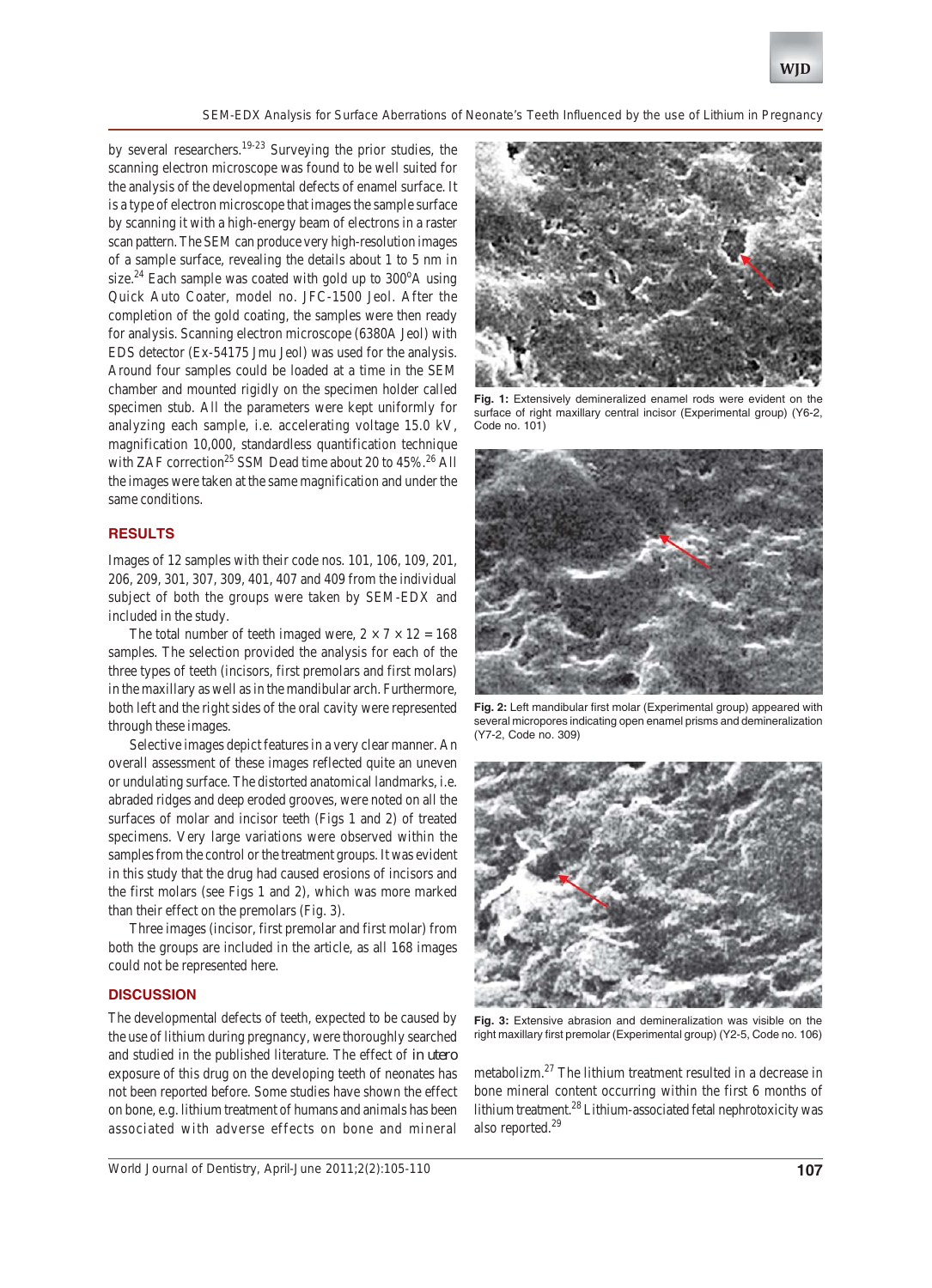

**Fig. 4:** SEM image of the crown surface of right maxillary central incisor appeared with micropores (Control group) (N-1, Code no. 101)



**Fig. 5:** Very shallow pits appeared on the surface of the left mandibular first premolar (Control group) (N-2, Code no. 307)



**Fig. 6:** Maxillary right first molar showed a small area of abrasion but no demineralization (Control group) (N-4, Code no. 109)

In the present study, images of the teeth obtained from the SEM examination in treated and the control groups were studied. A large variety in textures was apparent on the surface structure of enamel. The distorted anatomical landmarks, i.e. abraded ridges and deep eroded grooves, were noted. Exposed enamel rods were also observed on the tooth surface of the experimental group, showing the demineralization of the enamel surface (see Figs 1 to 3), as compared to the abraded tooth surfaces of the central group (Figs 4 to 6), which is formed due to masticatory process.

According to the reports of the prior studies, SEM images of enamel surface in higher magnification revealed lacunae with various patterns of resorption, in addition showed resorbing enamel prisms in longitudinal and other orientations.<sup>30</sup> Extent and evolution of the enamel alterations were limited to the outer enamel.<sup>19</sup> The hypomineralized enamel showed fewer distinct features compared with the normal enamel. $^{21}$  Enamel from primary teeth of preterm children was found to have a high frequency of mineralization disturbances.<sup>23</sup> Although there are some evidences of the enamel alterations, studied by SEM, but none of them was studied in response to any drug treatment. The teratogenic risk of lithium on the developing teeth of the fetus while the mothers were treated by this drug during pregnancy have not been studied/reported in prior studies. Whereas, the results derived from the present study were in response to the *in utero* exposure of lithium on the developing teeth. However, it was difficult to determine either the type of the tooth or its location in the maxillary or mandibular arch, merely by the study of their SEM images.

A single intrauterine exposure to a drug can affect the fetal structures undergoing rapid development at the time of exposure.14 Hypothyroidism may also develop in lithium treated patients and could effect in childhood, e.g. the teeth may fail to erupt, although tooth formation may not be impaired.<sup>31</sup>

The result of another report was particularly noted that the drug has resulted in a decrease in bone mineral content occurring within the first 6 months of lithium treatment.<sup>28</sup> It could thus be hypothesized that any drug influencing the minerals of bone could also effect the mineralization of teeth. The hypothesis was based upon a strong reason, and that was the similarity of the inorganic component in both the tissues, and an important component called 'hydroxyapatite'. Therefore having the same chemical composition and in light of the prior reports,  $4,6,14$  the possibilities of adverse effect were anticipated on the dental tissues also.

In the present study, variations in the images were observed within the samples from the control or the treatment groups. These variations overshadow any aggregate differences between the groups. It is quite evident that some of the teeth in the dental arch were more affected during the developmental stages. The results of this study revealed that incisors and the molars were the most affected teeth. These findings corresponded with the results obtained from the previous studies.7,8 Lunardelli and Peres (2005) have reported that for the enamel hypoplasia of human deciduous dentition, the most affected teeth were the canines.16,17 However, the results of Lunardelli and Peres, could not be compared with the present study because rabbits have been used as an animal model and they do not have canines.<sup>15</sup> The prevalence of enamel opacity in primary dentition was

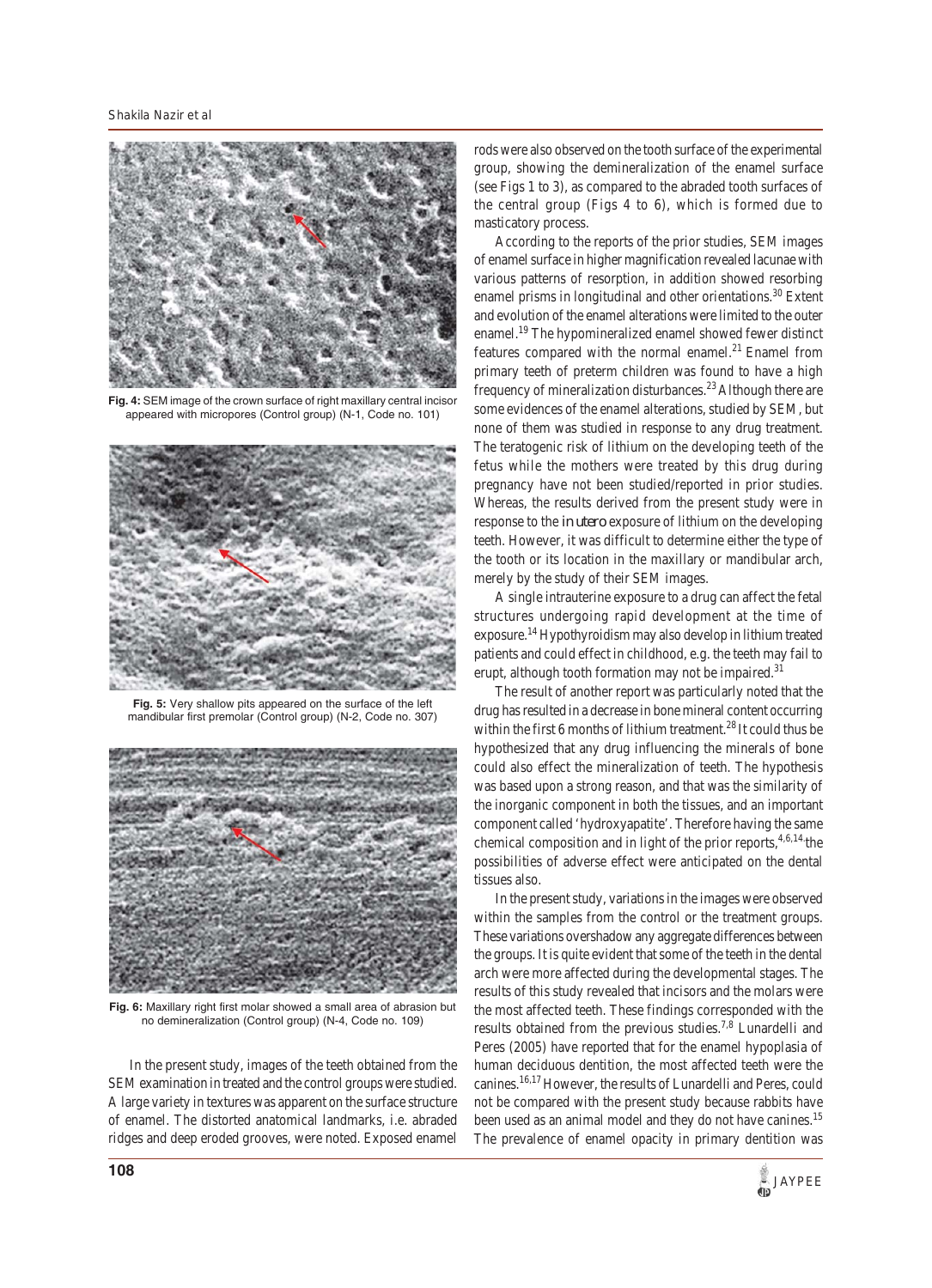

#### *SEM-EDX Analysis for Surface Aberrations of Neonate's Teeth Influenced by the use of Lithium in Pregnancy*

reported<sup>32</sup> to be mostly affecting the upper and lower second primary molars. The maxillary and mandibular primary incisors and the maxillary first primary molars were affected by enamel hypoplasia. The enamel defects in the first permanent molars among children were high. $8$  It was also reported<sup>7</sup> that the most affected teeth were the second molars, followed by the first molars.

The above findings<sup>7,8,32</sup> correspond with the present study regarding the teeth influenced during developmental stages. In the present study, the most affected teeth were the first molars (Fig. 3). However, it is important to note that the reports of the prior studies were not in response to any drug treatment, whereas the present study was done to evaluate the effect of *in utero* exposure of lithium resulting into developmental defects of teeth, i.e. the drug had caused erosions of incisors and first molars. Such type of study has not been reported before.

#### **CONCLUSION**

Facial esthetics are associated to the dentition and facial tissues. The dentofacial abnormality may cause psychological disturbances in children. This study was initiated to assess the alterations in ultrastructure of enamel surface in the teeth of newborn babies of the mothers, who have been using lithium for a long time during pregnancy.

The gross morphological appearances of enamel by the scanning electron microscope (SEM) provided the qualitative understanding. It was concluded from the obtained results that the incisors and the molars were subjective to *in utero* exposure of lithium and were esthetically and functionally compromised teeth. However, malformations caused by any drug are important and preventable, for which an efficacious preventive action must therefore be taken. The drug should therefore always be used by doctor's prescription only, especially during pregnancy, avoiding in every way the possibility of self-medication, which could ultimately result in teratogenic effect on the dentition of the newborns. Furthermore, to achieve the esthetic and functional goals, a problem oriented logical treatment plan is especially useful.

### **REFERENCES**

- 1. Potter WZ, Hollister LE. Antipsychotic agents and lithium. In: Katzung BG (Ed). Basic and clinical Pharmacology (10th ed). The Mc Graw-Hill companies: USA 2007;457-74.
- 2. Seymour RA, Rudralingham M. Oral and dental adverse drug reactions. Periodontology 2008;46(1):9-26.
- 3. Baldessarini RJ, Tarazi FJ. Drugs and treatment of psychiatric disorders. In: Hardman JG, Limbird LE, Gillman AG (Eds). The pharmacological basis of therapeutics (10th ed). The McGraw-Hill Companies: USA 2001;485-520.
- 4. Bhattacharya SK, Sen P, Ray A. Geriatric, paediatric and perinatal pharmacology. In: Das PK (Ed). Pharmacology (2nd ed). 2003;501-23.
- 5. Foley MR. Drug use during pregnancy. Women's health issues. The Merck Manuals 2007.
- 6. Abdollahi M, Rahimi R, Radfar M. Current opinion on druginduced oral reactions: A comprehensive review. Journal of Contemporary Dental Practice 2008;9(3):1-15.
- 7. Lunardelli SE, Peres MA. Prevalence and distribution of developmental enamel defects in the primary dentition of preschool children. Brazilian Oral Reserch 2005;19(2):144-49.
- 8. Arrow P. Prevalence of developmental enamel defects of the first permanent molars among school children in Western Australia. Australian Dental Journal 2008;53(3):250-59.
- 9. Thomas SV, Nair RR, Jose M, et al. Risk of major congenital malformations in the offsprings of women with epilepsy is not related to family history. Epilepsy Research 2009;83:52-57.
- 10. Rubin P. Drug treatment during pregnancy. BMJ 1998; 317:1503-06.
- 11. Rubin PC. Prescribing in pregnancy. Medical Practice BMJ. 1986;293(6559):1415-17.
- 12. Karen E Lange, Lithium Rush. Nal Geog Magazine available at: http://blogs.ngm.com/blog\_central/2009/08/lithiumrush.html. Accessed, Aug 2009.
- 13. Neurolith® SR (Reg. no. 015620). One tablet contains lithium carbonate BP 400 mg. Manufactured by Adamjee Pharmaceuticals (Pvt.) Ltd. Karachi, Pakistan.
- 14. Koren G. Special aspects of perinatal and pediatric pharmacology. In: Katzung BG (Ed). Basic and clinical Pharmacology (10th ed). The McGraw-Hill companies. USA 2007;971-82.
- 15. Fuller JL. Introduction and nomenclature. In: Fuller JL, Denehy GE (Eds). Concise dental anatomy and tooth morphology (3rd ed) 2006;2-20.
- 16. Meredith A. Rabbit dentistry. EJCAP 2007;17(1):55-62.
- 17. Weisbroth SH, Ehrman L. Malocclusion in rabbit: A model for the study of the development. Pathology and inheritance of malocclusion. Journal of Heredity 1967;58:245-46.
- 18. Johnston N. Tooth numbering in other species (rabbit). The modified tradian system. Based on image supplied by David Crossley. Veterinary Dentistry. Basics 2002; eMedia Unit RVC.
- 19. Chardi H, Acevedo AC, Risnes S. SEM study of the development of rat incisor enamel hypoplasia under hypocalcemia induced by thyro-parathyroidectomy. Connective Tissue Research 1998; 39(1-3):157-64.
- 20. Mishima H, Kozawa Y. SEM and EDS analysis of calcospherites in human teeth. Europeon Journal of Oral Sciences 1998;106 (Suppl 1):392-96.
- 21. Jalevik B, Dietz W, Noren JG. Scanning electron micrograph analysis of hypomineralized enamel in permanent first molars. International Journal of Paediatric Dentistry 2005;15:233-40.
- 22. Arnold WH, Naumova KI, Naumova EA, et al. Comparative qualitative and quantitative assessment of biomineralization of tooth development in man and zebra fish (Danio rerio). Anat Rec (Hoboken) 2008;291(5):571-76.
- 23. Rythen M, Noren JG, Sabel N, et al. Morphological aspects of dental hard tissues in primary teeth from preterm infants. International Journal of Paediatric Dentistry 2008;18:397-406.
- 24. Wikipedia, the free encyclopedia. Scanning electron microscope. Available at: <http://SEM- encyclopedia.mht>. Accessed, Sep 2009.
- 25. UCLEMA. Fundamentals for electron microprobe analysis (EMPA). Available at: <http://www.geo.ucalgary.ca/UCLEMA/ EMPA1.html>. Accessed, Sep 2009.
- 26. Egerton RF. Analytical electron microscopy. In: Egerton RF (Ed). Physical princples of electron microscopy. An Introduction to TEM, SEM, AEM 2005;164-65.
- 27. Baran DT, Burks JK, Richardson CA, et al. Effect of lithium on parathyroid hormone-induced calcium release from bone rudiments. Calcified tissue international 1979;27(1):127-28.

*World Journal of Dentistry, April-June 2011;2(2):105-110* **109**